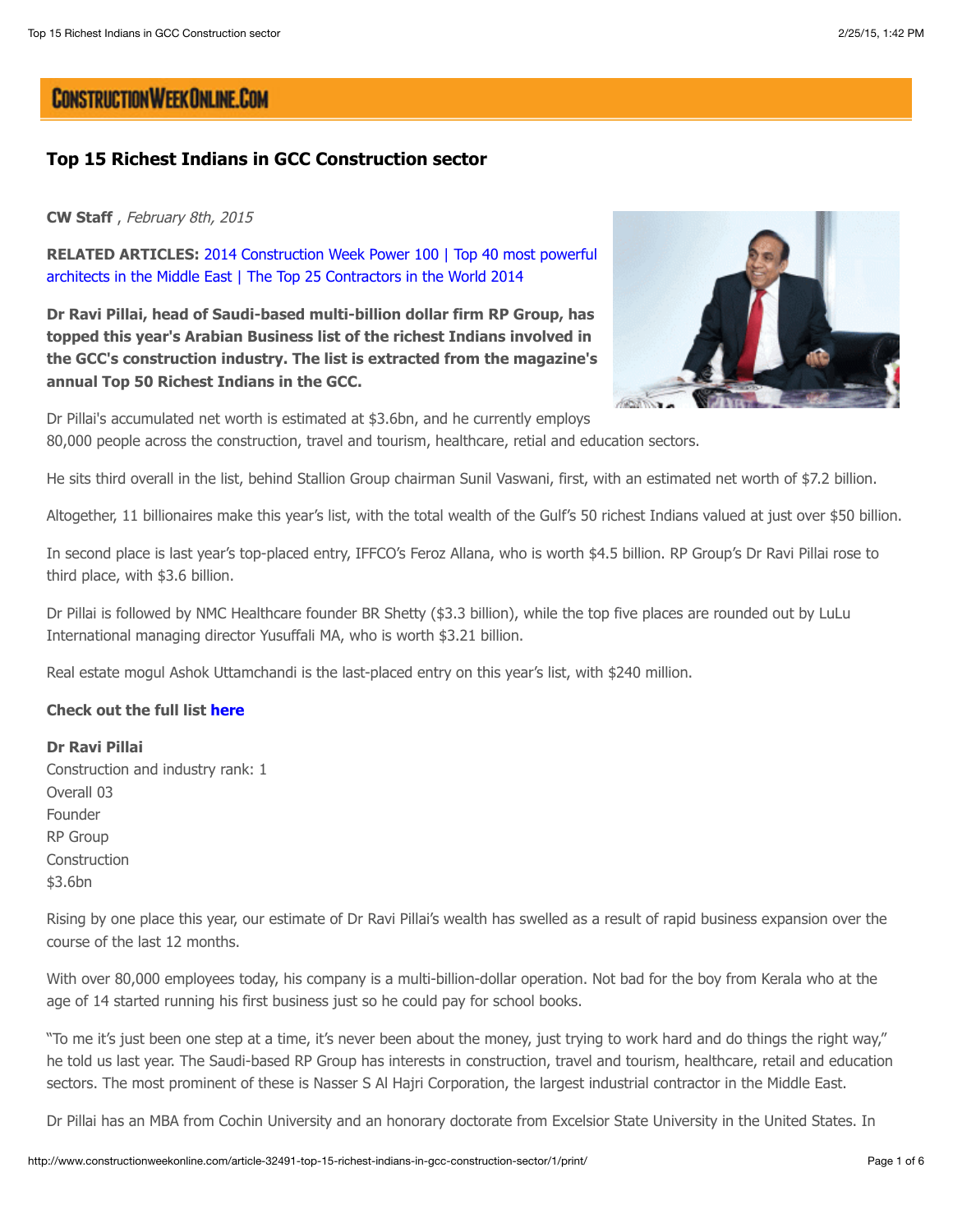2007, Dr Pillai was bestowed with the coveted Pravasi Bharatiya Samman by the president of India for his commendable services to Non-Resident Indians and exemplary track record in entrepreneurship. Next on Dr Pillai's hit list is Dubai, where his RP Global subsidiary has huge plans in the property, education and hospitality segments.

#### **Kabir Mulchandani**

Construction and industry rank: 2 Overall: 14. Chairman SKAI Holdings Property \$905m

Kabir Mulchandani's massive \$1bn hotel and furnished residences project on The Palm Jumeirah is already taking shape. The Viceroy Palm Jumeirah — which is fully sold out — is all set to open its doors in 2016.

The beachside property will host ten restaurants, as well as a gourmet market and bakery. In addition, the hotel will also have a spa, indoor fitness facilities and three outdoor swimming pools.

Not content with that, Mulchandani set up a second project in Jumeirah Village Circle and helped it secure AED927m (\$252.4m) worth of sales.

Mulchandani's career in Dubai has been something of a rollercoaster ride. After running property giant Dynasty Zarooni, he was briefly jailed over fraud charges before being completely cleared. He then founded SKAI Holdings, and has ridden Dubai's second property boom to its current peak.

#### **Rizwan Sajan**

Construction and industry rank: 3 Overall15 Chairman Danube Group Construction \$828m

As the founder and chairman of Danube Group, one of the emirate's most successful business conglomerates, Rizwan Sajan has supplied building materials to just about every development since the property boom began. The company is now the undisputed market leader in building materials in the emirate, created through years of astute growth under Sajan's leadership. Danube Group also is evidence that Dubai's property market is back: "The business doubled in the past year," Sajan told us in September. He should know; in the last 12 months, his company has launched two new property projects in the emirate.

And some business it is: today the Danube Group is a sprawling empire with 38 offices spread across the Gulf, India and China, with 1,800 employees and revenues on track to touch \$1bn by the end of this year.

#### **PNC Menon**

Construction and industry rank: 4 Overall: 16 Founder Sobha Group Property \$820m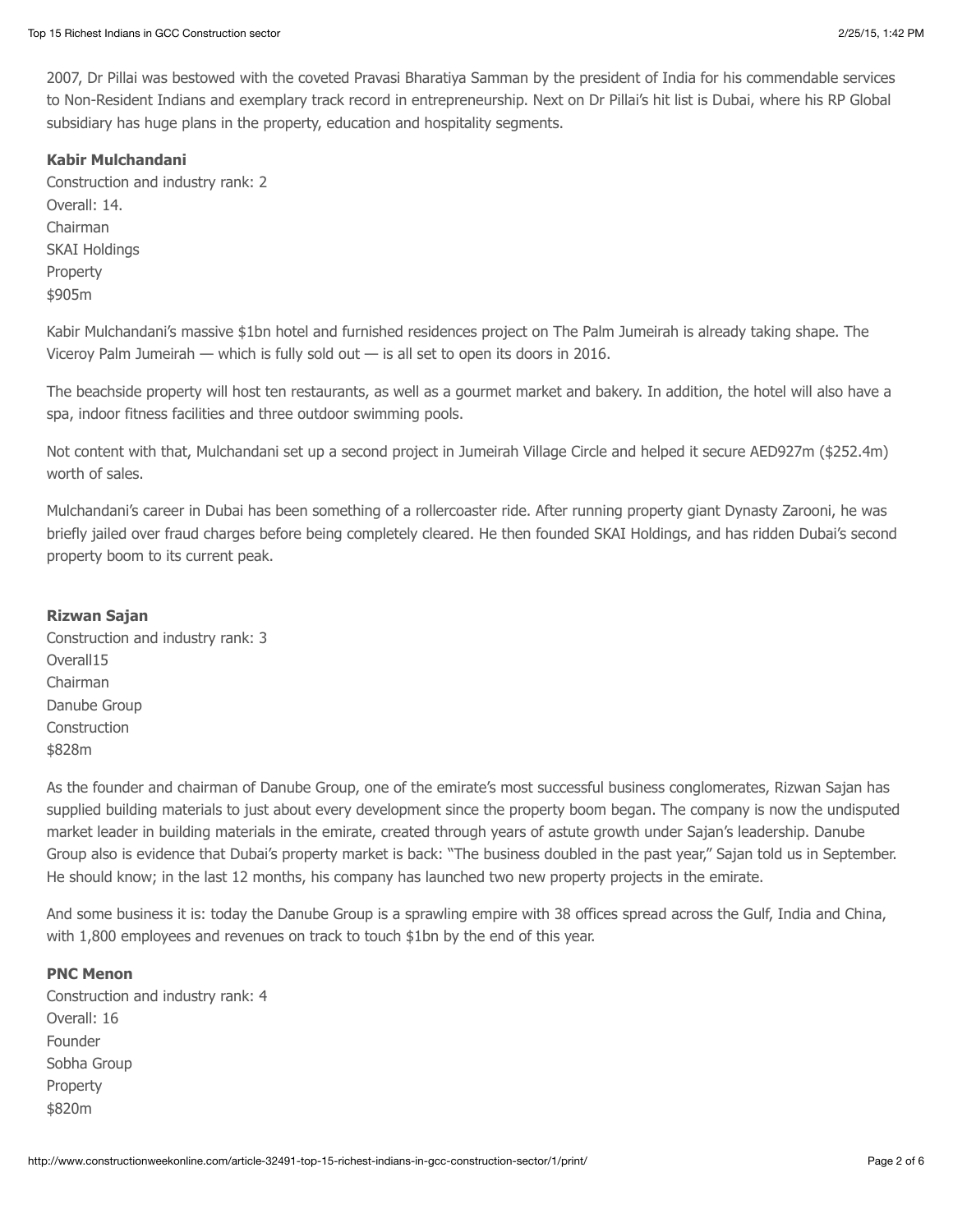Another real estate giant, PNC Menon is currently working on perhaps his biggest project yet — the Mohammed Bin Rashid City development in Dubai.

Almost three decades after his entrepreneurial journey began, and at the age of 65, the founder of the Sobha Group of companies said it is "the most exciting thing to have happened in my life".

"It's a dream project for me," he said in the surroundings of his Dubai home in Emirates Hills. Menon started his entrepreneurial journey from very small beginnings. He set up an interior decoration firm in Oman in 1976. Today his organisation, the Sobha Group, is a multinational, multiproduct group with significant interests and investments in the UAE, Oman, Qatar, Bahrain, Brunei, Tanzania and India.

# **Surender Singh Kandhari**

Construction and industry rank: 5 Overall: 23 Chairman Al Dobowi Group **Industry** \$542m

Surender Singh Kandhari's significant cash pile is thanks to his ownership of the huge Al Dobowi Group, one of the largest tyre distribution companies in the world. The company was formed in 1976 and has since branched out into batteries, lubricants, conveyor belt systems and technical rubber products. Also renowned for his philanthropy, he contributed nearly \$20m to build the first 'legal' gurdwara in the United Arab Emirates. It is built on land donated by the Ruler of Dubai, Sheikh Mohammed Bin Rashid Al Maktoum. The structure is over 100,000 sq ft and has served over 40,000 worshippers in a single day. The gurdwara had its opening ceremony in 2012.

# **Yogesh Mehta**

Construction and industry rank: 6 Overall: 24 Founder Petrochem ME Industry \$533m

Driven by passion and a need to succeed, Yogesh Mehta established Petrochem Middle East in 1995 with friend and business partner David Lubbock.

Mehta graduated with a Bachelor of Science in Chemistry from National College Bandra in Mumbai, India, and his first job was at his father's chemical manufacturing factory in western India, where he honed his innate leadership skills and gained valuable hands-on business experience. Mehta then went on to open his own chemical trading business, which enjoyed fair success. In a bold move, he relocated to Dubai in 1990.

Within five years, he managed to establish a business by opening a state-of-the-art storage terminal for bulk and drum chemicals. Petrochem Middle East has since grown from strength-to-strength to become one of the largest independent petrochemical distributors in the Middle East. Mehta became a Harvard Business School alumnus when he obtained his Executive MBA in 2003; his success story has been widely documented, and in 2010 he was ranked seventh in the Arabian Business Indian Power List. Mehta strongly believes that Petrochem Middle East's success has been as a result of forecasting and anticipating market and customer needs, he is an enthusiast of "the people", constantly asserting that his employees are the business' greatest assets.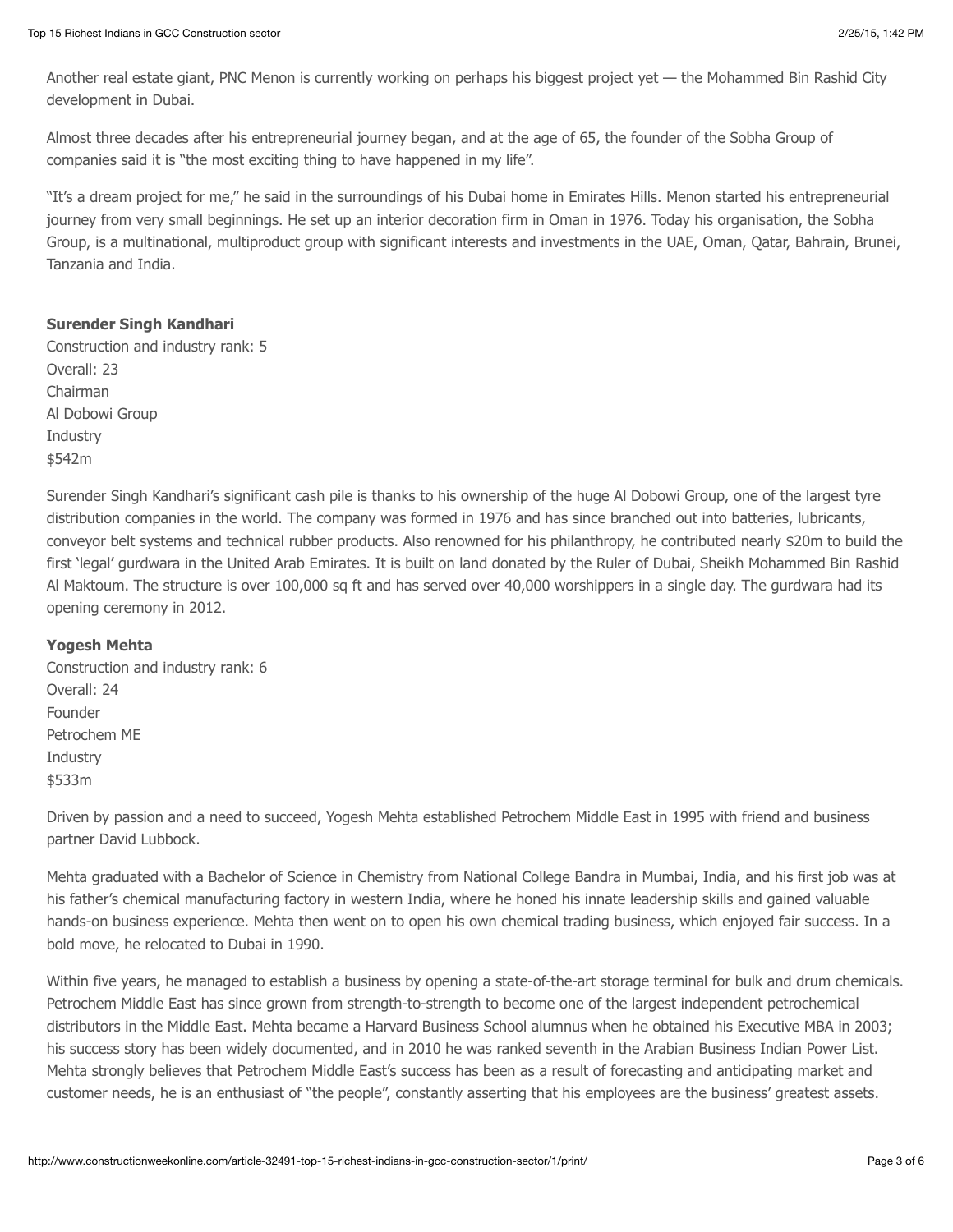Petrochem has just finished constructing its new tank terminal at a cost of \$13m.

# **Faizal Kottikollon**

Construction and industry rank: 7 Overall: 27 Founder KEF Holdings **Industry** \$490m

Not only has Faizal Kottikollon built a world-class business in Dubai from scratch but he is now on course to channel his successful business ambition into the charitable sphere, and change the lives of tens of millions of people in his native India, the Gulf and beyond.

Kottikollon arrived in Dubai in 1995, and quickly spotted a gap in the oil and gas industry to manufacture valves. From an initial investment of \$5,000, Kottikollon went on to create a \$500m highly diversified business, in which Dubai International Capital bought a 45 percent stake, and which was eventually sold in 2012. Nowadays, he is focused on philanthropic ventures, including the manufacturing of precast schools and hospitals in India. Kottikollon has partnered with Stanford University in the US to develop healthcare technology that is effective but cheaper to produce and replicate.

# **Rajen Kilachand**

Construction and industry rank: 8 Overall: 34 Chairman and president Dodsal Group Industry \$400m

The Dodsal Group was founded in Mumbai in 1948 by the Nandlal Kilachand family as a trading company in partnership with a British trading company.

Today, it has transformed from a family trading enterprise into a multibillion-dollar organisation based in Dubai. The firm's services span a wide range of sectors including energy, industry and infrastructure. It has successfully completed projects in over 22 countries across the Middle East, Europe, Africa, India and South East Asia. At the company's helm is its chairman and president, Rajen Kilachand. Under Kilachand's leadership the firm continues to grow with plans to take "Dodsal from a \$200m multi-retail interest company to a world-class multi-billion dollar organisation," as he says on his website. Kilachand also sits on the board of directors of Pathfinder International.

# **Sudesh Aggarwal**

Construction and industry rank: 9 Overall: 38 Chairman Giant Group Industry \$340m

A successful businessman, Sudesh K Aggarwal's hard work means he holds the record of being the first Indian in Sharjah to own a Rolls-Royce. Born in a middle class family in 1952, Aggarwal completed his MBA in 1973 from HP University, Shimla.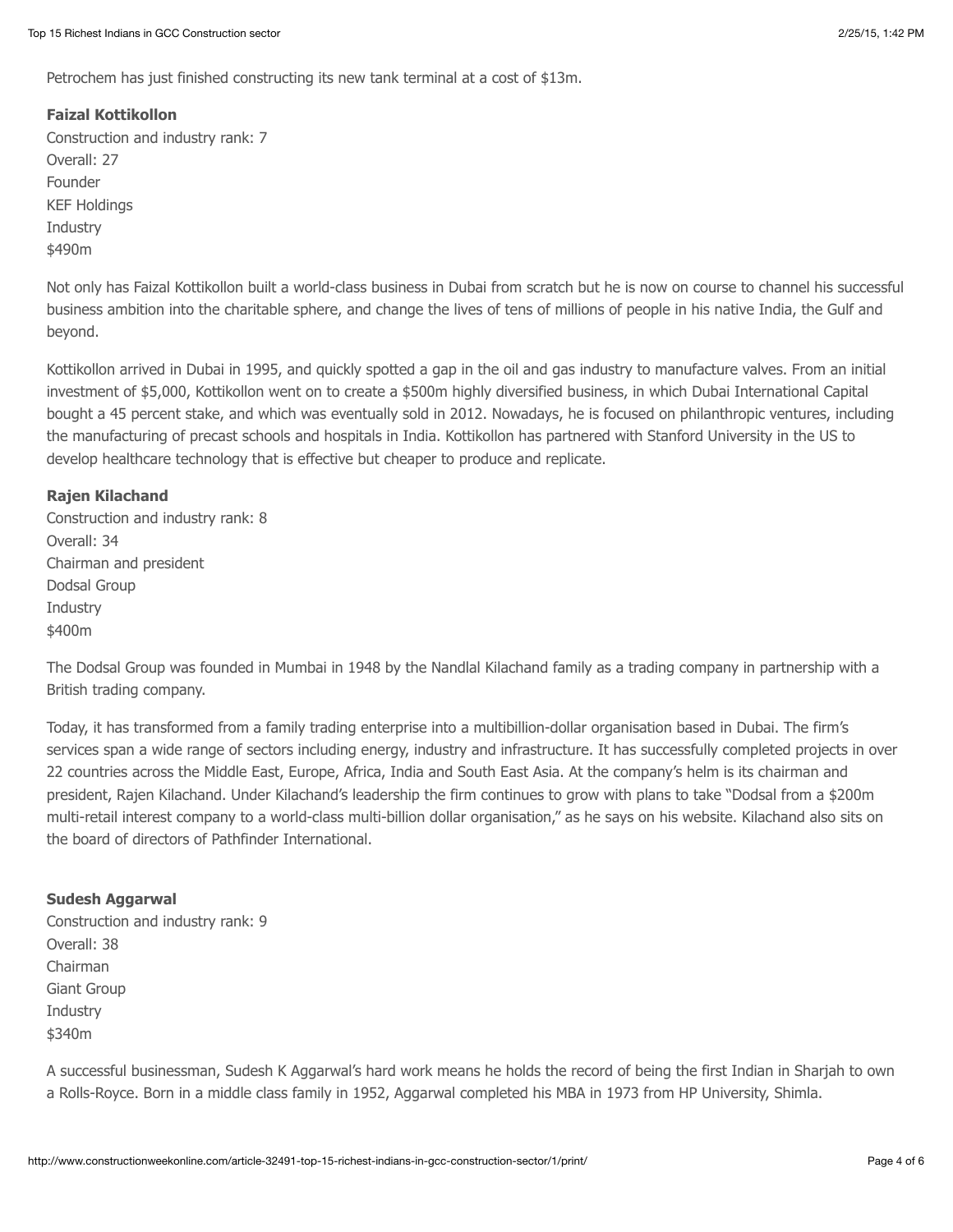He moved to the UAE in November 1975 to work for the Dubai office of Talal Abu Ghazaleh & Co, an associate of Price Waterhouse International. In 1979 he decided to go it alone.

While his first effort was not a success, he persisted and by 1989 had set up Giant Reinforced Plastic (GRP) Industries Ltd.

The business has gone from strength to strength and in 2000 he took charge of the Indian Business and Professional Council (IBPC) in Sharjah, where he has served as president.

#### **Ramesh Hiranandani**

Construction and industry rank: 10 Overall: 42 Founder Hira Group Industry \$318m

After spotting a gap in the market back in 1980, a young engineer called Ramesh Hiranandani founded Hira Traders in Dubai to service the heating, ventilating and air conditioning (HVAC) sector. It has grown significantly since then to include construction, MEP, infrastructure, aluminium, glass and marine projects. Over the last 35 years, the firm has expanded to Qatar, Oman, Bahrain, Saudi Arabia, Egypt, Kuwait, Jordan, Kenya and India. It has also worked on some of the region's most prestigious projects, including the Burj Khalifa and the Dubai Metro.

#### **GB Jethwani**

Construction and industry rank: 11 Overall: 44 Chairman Geebee Group Industry \$305m

GB Choithram Jethwani has created an empire in the sphere of garments, textiles, plastic, building materials and heavy machinery. Jethwani took over the family firm's Dubai office in 1954, and has grown the company to include offices in Mumbai and Singapore. He started up other companies and diversified into plastics — Eterna Plastic Manufacturing Company. He also started Kaycee Trading Company and Geebee Stores outlets for wholesale of textiles.

# **Maghanmal Pancholia**

Construction and industry rank: 12 Overall: 45 Chairman MJ Group Industry \$300m

Maghanmal Pancholia is one of Dubai's most respected businessmen. Residing in Dubai for more than six decades, he has achieved an admirable number of accolades and senior appointments.

It began for Pancholia in 1957, when he recognised the need for electricity in the emirate and decided to set up a firm to buy a generator and supply electricity to the markets around Dubai Creek. This made him the first man to bring electricity to the emirate, and he was later appointed the director of Dubai Electricity by the late Ruler of Dubai, HH Sheikh Rashid Bin Saeed Al